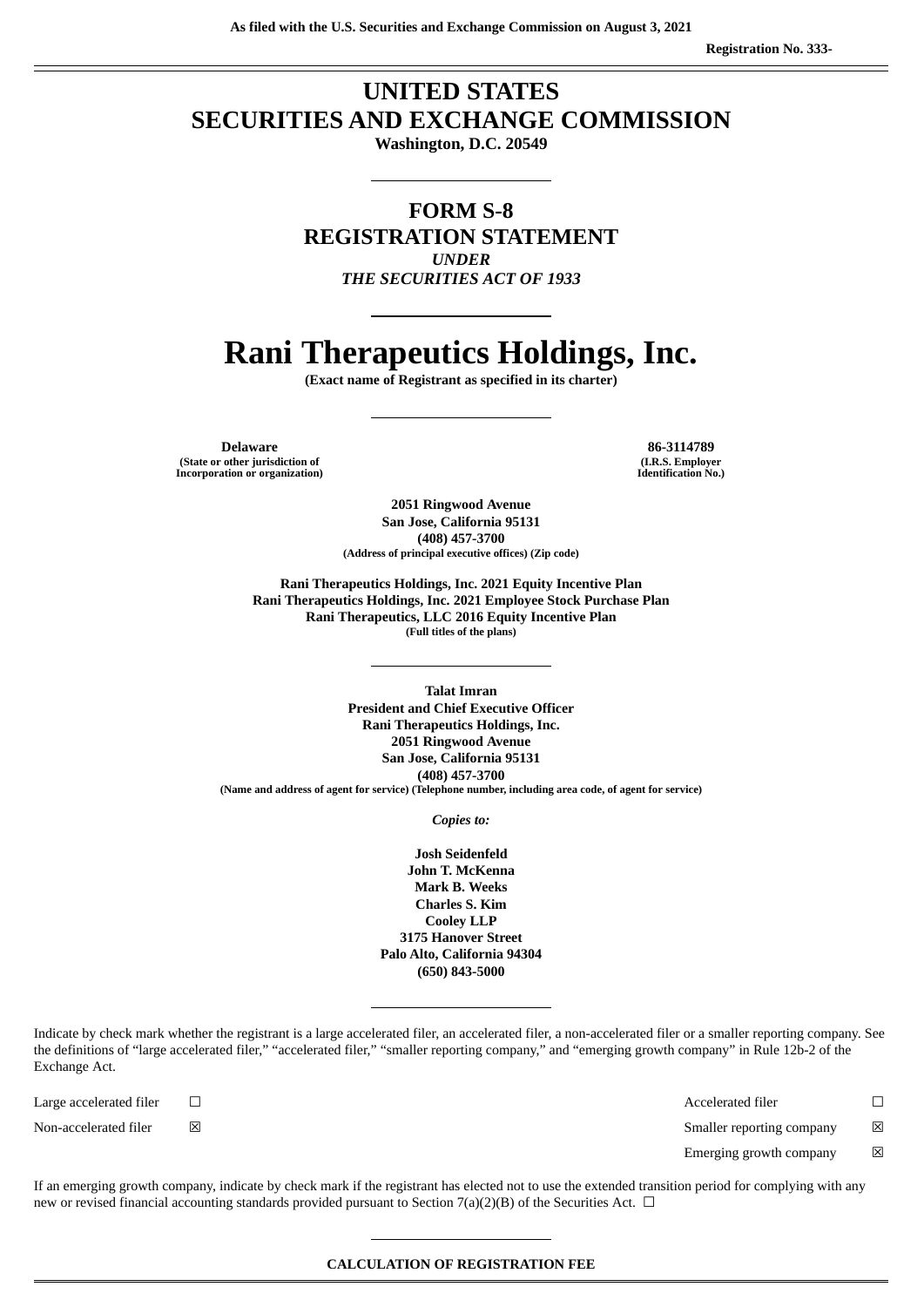| <b>Title of Securities</b><br>to be Registered     | <b>Amount</b><br>to be<br>Registered(1) | Proposed<br>Maximum<br><b>Offering Price</b><br>per Share | Proposed<br>Maximum<br>Aggregate<br><b>Offering Price</b> | <b>Amount of</b><br><b>Registration Fee</b> |
|----------------------------------------------------|-----------------------------------------|-----------------------------------------------------------|-----------------------------------------------------------|---------------------------------------------|
| Class A Common Stock, par value \$0.0001 per share |                                         |                                                           |                                                           |                                             |
| -2021 Equity Incentive Plan                        | 5.317,600(2)(3)                         | \$11,00(8)                                                | \$58,493,600(8)                                           | \$6,382                                     |
| - 2021 Equity Incentive Plan                       | 182,400(4)                              | \$11.00(8)                                                | \$2,006,400(8)                                            | \$219                                       |
| - 2021 Employee Stock Purchase Plan                | 500.000(5)(6)                           | \$9.35(9)                                                 | \$4,675,000(9)                                            | \$511                                       |
| -2016 Equity Incentive Plan                        | 1,210,981(7)                            | \$9.45(10)                                                | \$11,443,771(10)                                          | \$1,249                                     |
| Total                                              | 7.210.981                               |                                                           | \$76,618,771                                              | \$8,361                                     |

(1) Pursuant to Rule 416(a) promulgated under the Securities Act of 1933, as amended (the "*Securities Act*"), this Registration Statement shall also cover any additional shares of Registrant's Class A common stock that become issuable under the Registrant's 2021 Equity Incentive Plan (the "*2021 Plan*"), the Registrant's 2021 Employee Stock Purchase Plan (the "*2021 ESPP*") and the Registrant's 2016 Equity Incentive Plan, as amended (the "*2016 Plan*") by reason of any stock dividend, stock split, recapitalization, or other similar transaction effected that results in an increase to the number of outstanding shares of Registrant's Class A common stock, as applicable.

- (2) Represents shares of Class A common stock reserved for future issuance pursuant to stock options, restricted stock unit awards and other awards under the 2021 Plan.
- (3) The number of shares reserved for issuance under the 2021 Plan will automatically increase on January 1 each year for a period of ten years commencing on January 1, 2022 and ending on (and including) January 1, 2031, in an amount equal to five percent (5%) of the total number of shares of the Registrant's Class A common stock, Class B common stock and Class C common stock (collectively, "*Combined Common Stock*") outstanding on December 31st of the preceding calendar year; provided, however, that the Board of Directors of the Company (the "*Board*") may act prior to January 1st of a given year to provide that the increase for such year will be a lesser number of shares of Class A common stock.
- (4) Represents shares of Class A common stock reserved for issuance upon the exercise of outstanding options granted under the 2021 Plan at an exercise price of \$11.00 per share.
- (5) Represents shares of Class A common stock reserved for future issuance under the 2021 ESPP.
- (6) The number of shares reserved for issuance under the 2021 ESPP will automatically increase on January 1st each year for a period of up to ten years, commencing on January 1, 2022 and ending on (and including) January 1, 2031, in an amount equal to the lesser of (x) one percent (1%) of the total number of shares of Combined Common Stock outstanding on December 31st of the preceding calendar year and (y) 100,000 shares of Class A common stock. Notwithstanding the foregoing, the Board may act prior to the first day of any calendar year to provide that there will be no January 1st increase in the share reserve for such calendar year or that the increase in the share reserve for such calendar year will be a lesser number of shares of Class A common stock than would otherwise occur pursuant to the preceding sentence.
- (7) Represents shares of Class A common stock issuable upon exercise of stock options outstanding under the 2016 Plan as of the date of this Registration Statement.
- (8) Estimated pursuant to Rule 457(h) of the Securities Act solely for the purpose of calculating the registration fee. The proposed maximum offering price per share and proposed maximum aggregate offering price are calculated using the initial public offering price per share of the Registrant's Class A common stock as set forth in the Registrant's prospectus filed with the Securities and Exchange Commission (the "*Commission*") on August 2, 2021 pursuant to Rule 424(b) under the Securities Act.
- (9) Estimated pursuant to Rule 457(h) of the Securities Act solely for the purpose of calculating the registration fee. The proposed maximum offering price per share and proposed maximum aggregate offering price are calculated using the initial public offering price per share of the Registrant's Class A common stock as set forth in the Registrant's prospectus filed with Commission on August 2, 2021 pursuant to Rule 424(b) under the Securities Act, multiplied by 85%, which is the percentage of the price per share applicable to purchases under the 2021 ESPP.
- (10) Estimated pursuant to Rule 457(h) of the Securities Act solely for the purpose of calculating the registration fee. The proposed maximum offering price per share and proposed maximum aggregate offering price are calculated using a weighted-average exercise price for such shares.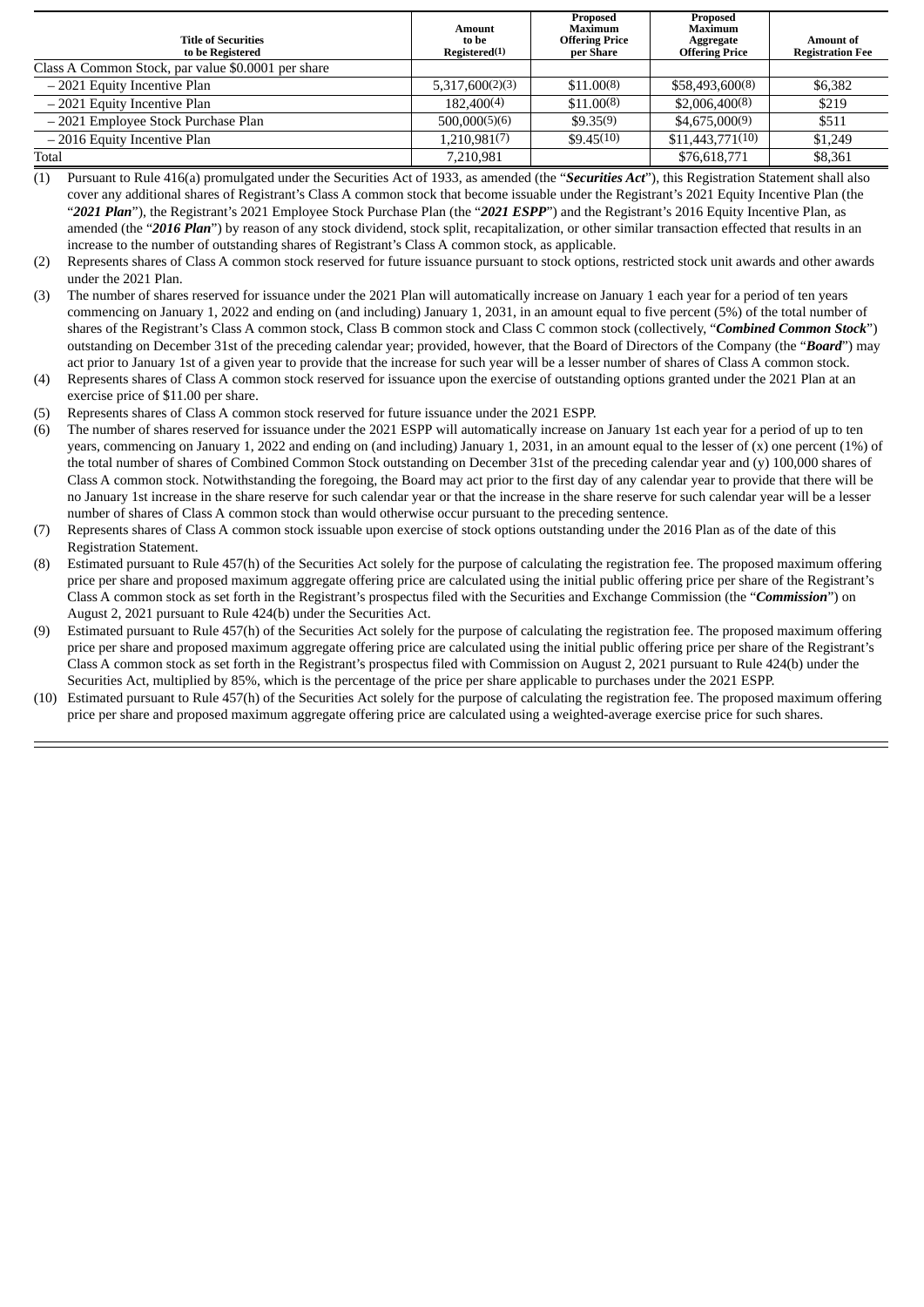#### **Part I**

# **INFORMATION REQUIRED IN THE SECTION 10(a) PROSPECTUS**

The information called for by Part I of Form S-8 is omitted from this Registration Statement in accordance with Rule 428 of the Securities Act and the instructions to Form S-8. In accordance with the rules and regulations of the Securities and Exchange Commission (the "*Commission*") and the instructions to Form S-8, such documents are not being filed with the Commission either as part of this Registration Statement or as prospectuses or prospectus supplements pursuant to Rule 424.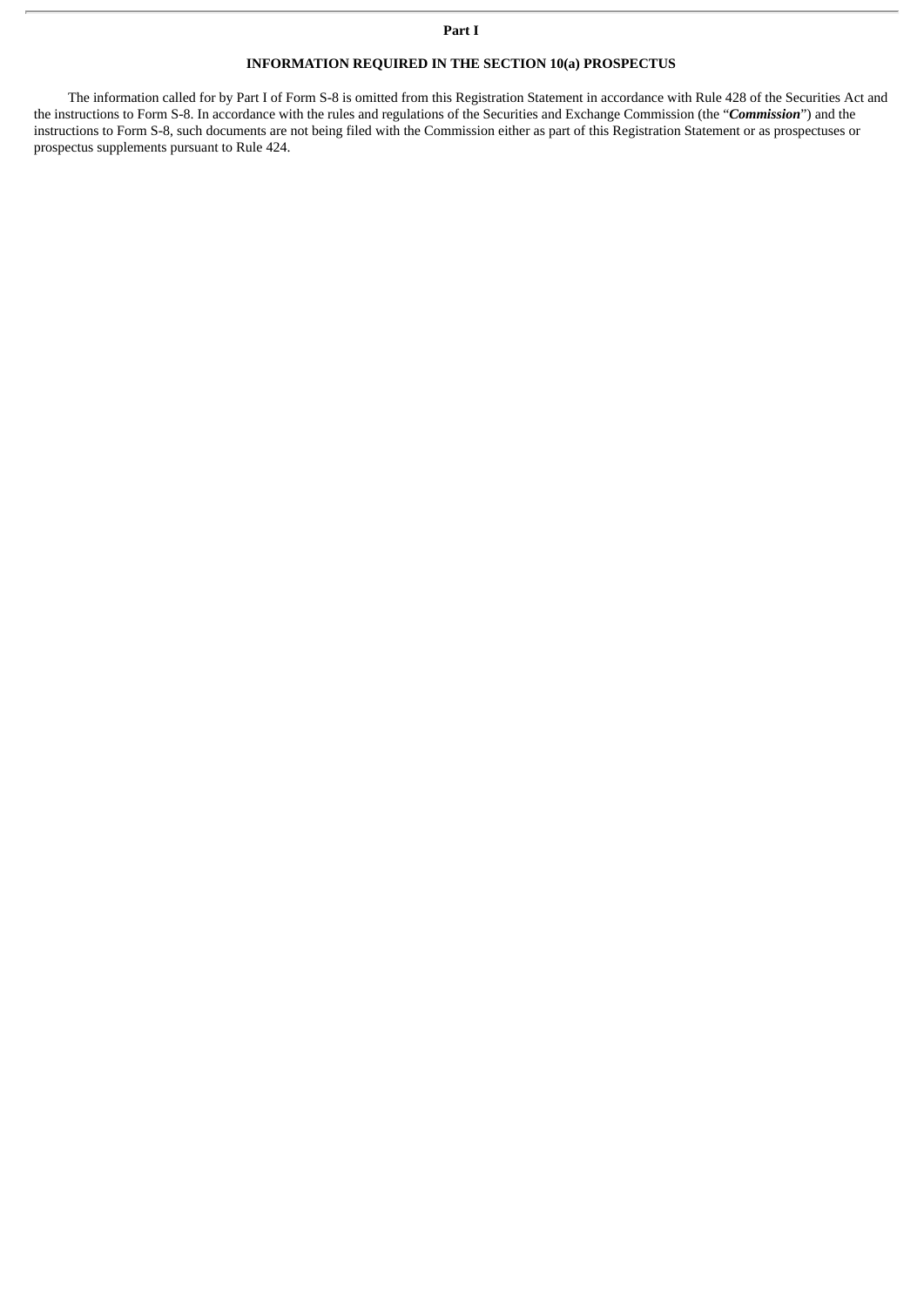# **Part II**

#### **Item 3. Incorporation of Certain Documents by Reference.**

The following documents filed by Rani Therapeutics Holdings, Inc. (the "*Registrant") with the Commission are incorporated by reference into this Registration Statement:*

**(a)** The Registrant's Prospectus filed with the Commission on [August](http://www.sec.gov/Archives/edgar/data/1856725/000119312521233246/d151628d424b4.htm) 2, 2021 pursuant to Rule 424(b) under the Securities Act, relating to the Registration Statement on Form S-1, as amened (File No. 333-257809);

**(b)** The description of the Registrant's Class A common stock which is contained in a registration statement on Form 8-A filed with the Commission on July 26, [2021](http://www.sec.gov/Archives/edgar/data/1856725/000119312521224394/d193678d8a12b.htm) (File No. 001-40672) under Section 12(b) of the Securities Exchange Act of 1934, as amended (the "*Exchange Act*"), including any amendment or report filed for the purpose of updating such description; and

**(c)** All other reports and documents subsequently filed with the Commission by the Registrant pursuant to Sections 13(a), 13(c), 14 and 15(d) of the Exchange Act (other than Current Reports furnished under Item 2.02 or Item 7.01 of Form 8-K and exhibits furnished on such form that relate to such items) on or after the date of this Registration Statement and prior to the filing of a post-effective amendment to this Registration Statement which indicates that all securities offered have been sold or which deregisters all securities then remaining unsold, shall be deemed to be incorporated by reference herein and to be a part of this Registration Statement from the date of the filing of such reports and documents. Any statement contained in a document incorporated or deemed to be incorporated by reference herein shall be deemed to be modified or superseded for purposes of this Registration Statement to the extent that a statement contained herein or in any subsequently filed document that also is deemed to be incorporated by reference herein modifies or supersedes such statement. Any such statement so modified or superseded shall not be deemed, except as so modified or superseded, to constitute a part of this Registration Statement.

#### **Item 4. Description of Securities.**

Not applicable.

#### **Item 5. Interests of Named Experts and Counsel.**

Not applicable.

#### **Item 6. Indemnification of Directors and Officers.**

Section 145 of the Delaware General Corporation Law authorizes a court to award, or a corporation's board of directors to grant, indemnity to directors and officers in terms sufficiently broad to permit such indemnification under certain circumstances for liabilities, including reimbursement for expenses incurred, arising under the Securities Act. The Registrant's amended and restated certificate of incorporation permits indemnification of the Registrant's directors, officers, employees and other agents to the maximum extent permitted by the Delaware General Corporation Law, and the Registrant's amended and restated bylaws provide that the Registrant will indemnify its directors and officers and permit the Registrant to indemnify its employees and other agents, in each case to the maximum extent permitted by the Delaware General Corporation Law.

The Registrant has entered into indemnification agreements with its directors and executive officers, whereby it has agreed to indemnify its directors and executive officers to the fullest extent permitted by law, including indemnification against expenses and liabilities incurred in legal proceedings to which the director or executive officer was, or is threatened to be made, a party by reason of the fact that such director or executive officer is or was a director, executive officer, employee or agent of the Registrant, provided that such director or executive officer acted in good faith and in a manner that the director or executive officer reasonably believed to be in, or not opposed to, the best interest of the Registrant. At present, there is no pending litigation or proceeding involving any of the directors or executive officers of the Registrant regarding which indemnification is sought, nor is the Registrant aware of any threatened litigation that may result in claims for indemnification.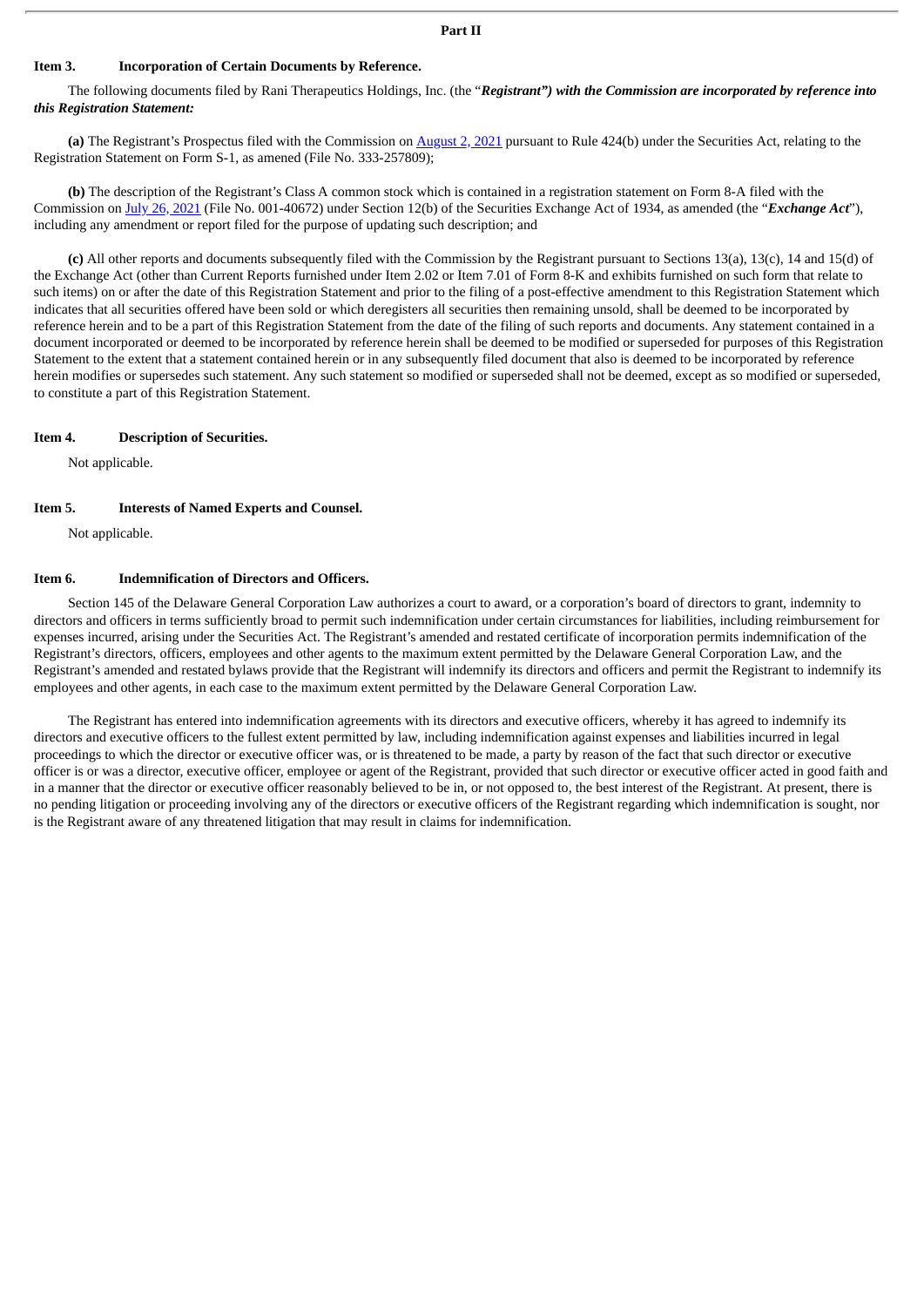The Registrant maintains insurance policies that indemnify its directors and officers against various liabilities arising under the Securities Act and the Exchange Act that might be incurred by any director or officer in his or her capacity as such.

# **Item 7. Exemption From Registration Claimed.**

Not applicable.

# **Item 8. Exhibits.**

|                          |                                                                                                            |                         | <b>Incorporated by Reference</b> |         |                    |
|--------------------------|------------------------------------------------------------------------------------------------------------|-------------------------|----------------------------------|---------|--------------------|
| <b>Exhibit</b><br>Number | <b>Description</b>                                                                                         | <b>Schedule</b><br>Form | <b>File Number</b>               | Exhibit | <b>Filing Date</b> |
| 4.1                      | Amended and Restated Certificate of Incorporation of the Registrant, as<br>currently in effect.            | $S-1/A$                 | 333-257809                       | 3.1     | July 26, 2021      |
| 4.2                      | Amended and Restated Bylaws of the Registrant, as currently in effect.                                     | $S-1$                   | 333-257809                       | 3.4     | July 9, 2021       |
| 4.3                      | Specimen Class A common stock certificate of the Registrant.                                               | $S-1/A$                 | 333-257809                       | 4.1     | July 26, 2021      |
| $5.1*$                   | <b>Opinion of Cooley LLP.</b>                                                                              |                         |                                  |         |                    |
| $23.1*$                  | Consent of Cooley LLP (included in Exhibit 5.1).                                                           |                         |                                  |         |                    |
| $23.2*$                  | Consent of Independent Registered Public Accounting Firm, as to Rani<br><b>Therapeutics Holdings, Inc.</b> |                         |                                  |         |                    |
| $23.3*$                  | Consent of Independent Registered Public Accounting Firm, as to Rani<br>Therapeutics, LLC.                 |                         |                                  |         |                    |
| $24.1*$                  | Power of Attorney (included on the signature page of this registration<br>statement).                      |                         |                                  |         |                    |
| 99.1                     | Rani Therapeutics, LLC 2016 Equity Incentive Plan and forms of agreement<br>thereunder.                    | $S-1$                   | 333-257809                       | 10.5    | July 9, 2021       |
| 99.2                     | Rani Therapeutics Holdings, Inc. 2021 Equity Incentive Plan and forms of<br>agreement thereunder.          | $S-1/A$                 | 333-257809                       | 10.7    | July 26, 2021      |
| 99.3                     | Rani Therapeutics Holdings, Inc. 2021 Employee Stock Purchase Plan.                                        | $S-1/A$                 | 333-257809                       | 10.8    | July 26, 2021      |

\* Filed herewith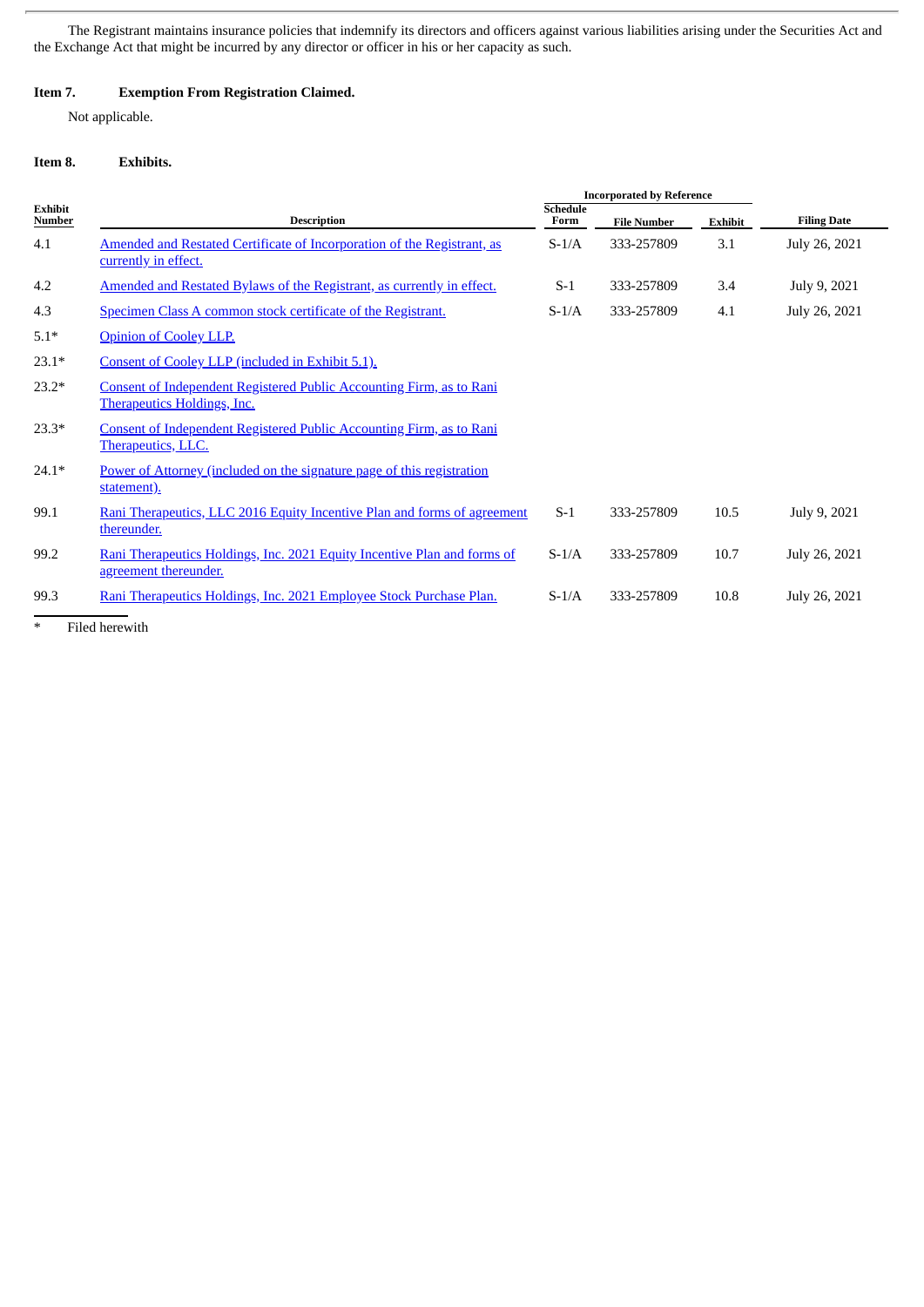# **Item 9. Undertakings.**

424;

**1.** The undersigned registrant hereby undertakes:

**(a)** To file, during any period in which offers or sales are being made, a post-effective amendment to this registration statement:

**(i)** To include any prospectus required by Section 10(a)(3) of the Securities Act;

**(ii)** To reflect in the prospectus any facts or events arising after the effective date of the registration statement (or the most recent posteffective amendment thereof) which, individually or in the aggregate, represent a fundamental change in the information set forth in the registration statement. Notwithstanding the foregoing, any increase or decrease in volume of securities offered (if the total dollar value of securities offered would not exceed that which was registered) and any deviation from the low or high end of the estimated maximum offering range may be reflected in the form of prospectus filed with the Commission pursuant to Rule 424(b) if, in the aggregate, the changes in volume and price represent no more than a 20% change in the maximum aggregate offering price set forth in the "Calculation of Registration Fee" table in the effective registration statement.

**(iii)** To include any material information with respect to the plan of distribution not previously disclosed in the registration statement or any material change to such information in the registration statement;

*Provided, however,* that paragraphs (a)(i) and (a)(ii) do not apply if the information required to be included in a post-effective amendment by those paragraphs is contained in reports filed with or furnished to the Commission by the registrant pursuant to Section 13 or Section 15(d) of the Exchange Act that are incorporated by reference in the registration statement.

**(b)** That, for the purpose of determining any liability under the Securities Act, each such post-effective amendment shall be deemed to be a new registration statement relating to the securities offered herein, and the offering of such securities at that time shall be deemed to be the initial bona fide offering thereof.

**(c)** To remove from registration by means of a post-effective amendment any of the securities being registered which remain unsold at the termination of the offering.

**(d)** That, for the purpose of determining liability of the registrant under the Securities Act to any purchaser in the initial distribution of the securities, the undersigned registrant undertakes that in a primary offering of securities of the undersigned registrant pursuant to this registration statement, regardless of the underwriting method used to sell the securities to the purchaser, if the securities are offered or sold to such purchaser by means of any of the following communications, the undersigned registrant will be a seller to the purchaser and will be considered to offer or sell such securities to such purchaser:

**(i)** Any preliminary prospectus or prospectus of the undersigned registrant relating to the offering required to be filed pursuant to Rule

**(ii)** Any free writing prospectus relating to the offering prepared by or on behalf of the undersigned registrant or used or referred to by the undersigned registrant;

**(iii)** The portion of any other free writing prospectus relating to the offering containing material information about the undersigned registrant or its securities provided by or on behalf of the undersigned registrant; and

**(iv)** Any other communication that is an offer in the offering made by the undersigned registrant to the purchaser.

**2.** The undersigned registrant hereby undertakes that, for purposes of determining any liability under the Securities Act, each filing of the registrant's annual report pursuant to Section 13(a) or Section 15(d) of the Exchange Act (and, where applicable, each filing of an employee benefit plan's annual report pursuant to Section 15(d) of the Exchange Act) that is incorporated by reference in the Registration Statement shall be deemed to be a new registration statement relating to the securities offered herein, and the offering of such securities at that time shall be deemed to be the initial bona fide offering thereof.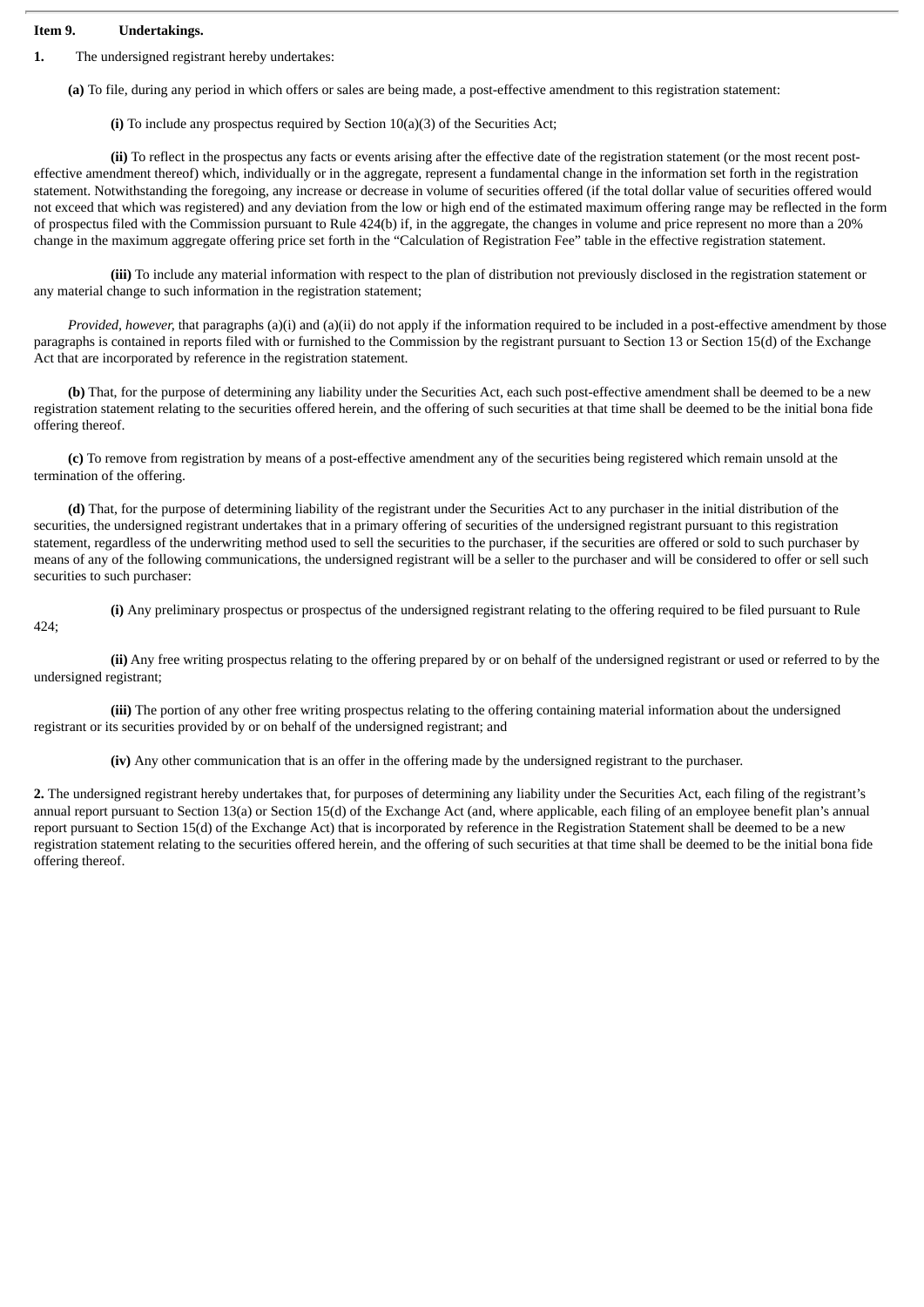**3.** Insofar as indemnification for liabilities arising under the Securities Act may be permitted to directors, officers and controlling persons of the registrant pursuant to the foregoing provisions, or otherwise, the registrant has been advised that in the opinion of the Securities and Exchange Commission such indemnification is against public policy as expressed in the Securities Act and is, therefore, unenforceable. In the event that a claim for indemnification against such liabilities (other than the payment by the registrant of expenses incurred or paid by a director, officer or controlling person of the registrant in the successful defense of any action, suit or proceeding) is asserted by such director, officer or controlling person in connection with the securities being registered, the registrant will, unless in the opinion of its counsel the matter has been settled by controlling precedent, submit to a court of appropriate jurisdiction the question whether such indemnification by it is against public policy as expressed in the Securities Act and will be governed by the final adjudication of such issue.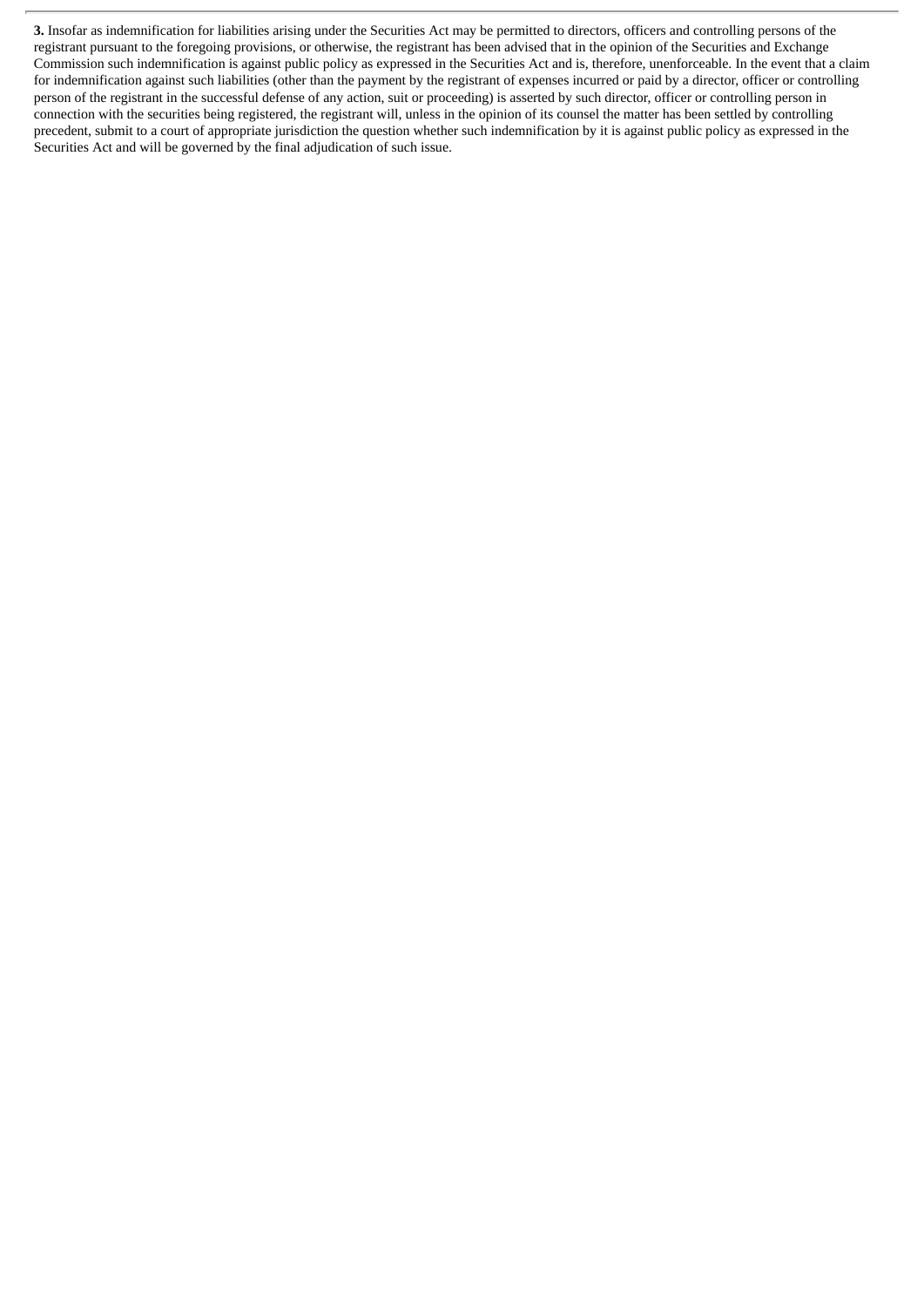#### **SIGNATURES**

<span id="page-7-0"></span>Pursuant to the requirements of the Securities Act of 1933, as amended, the Registrant certifies that it has reasonable grounds to believe that it meets all of the requirements for filing on Form S-8 and has duly caused this Registration Statement to be signed on its behalf by the undersigned, thereunto duly authorized, in the City of San Jose, State of California, on August 3, 2021.

# **RANI THERAPEUTICS HOLDINGS, INC.**

By: /s/ Talat Imran

Talat Imran Chief Executive Officer

#### **POWER OF ATTORNEY**

KNOW ALL PERSONS BY THESE PRESENTS, that each person whose signature appears below constitutes and appoints Talat Imran and Svai Sanford, and each or any one of them, his or her true and lawful attorney-in-fact and agent, with full power of substitution and resubstitution, for him or her and in his or her name, place and stead, in any and all capacities, to sign any and all amendments (including post-effective amendments) to this registration statement, and to file the same, with all exhibits thereto, and other documents in connection therewith, with the Securities and Exchange Commission, granting unto said attorneys-in-fact and agents, and each of them, full power and authority to do and perform each and every act and thing requisite and necessary to be done in connection therewith, as fully to all intents and purposes as he or she might or could do in person, hereby ratifying and confirming all that said attorneys-in-fact and agents, or any of them, or their or his or her substitutes or substitute, may lawfully do or cause to be done by virtue hereof.

Pursuant to the requirements of the Securities Act of 1933, as amended, this Registration Statement has been signed by the following persons in the capacities and on the dates indicated.

| Signature                                     | Title                                                                            | Date           |
|-----------------------------------------------|----------------------------------------------------------------------------------|----------------|
| /s/ Talat Imran<br>Talat Imran                | President, Chief Executive Officer and Director<br>(Principal Executive Officer) | August 3, 2021 |
| /s/ Svai Sanford<br>Svai Sanford              | Chief Financial Officer<br>(Principal Financial and Accounting Officer)          | August 3, 2021 |
| /s/ Mir Imran<br>Mir Imran                    | Director                                                                         | August 3, 2021 |
| /s/ Dennis Ausiello<br>Dennis Ausiello        | <b>Director</b>                                                                  | August 3, 2021 |
| /s/ Jean-Luc Butel<br>Jean-Luc Butel          | Director                                                                         | August 3, 2021 |
| /s/ Laureen DeBuono<br>Laureen DeBuono        | <b>Director</b>                                                                  | August 3, 2021 |
| /s/ Andrew Farquharson<br>Andrew Farquharson  | <b>Director</b>                                                                  | August 3, 2021 |
| /s/ Maulik Nanavaty<br><b>Maulik Nanavaty</b> | Director                                                                         | August 3, 2021 |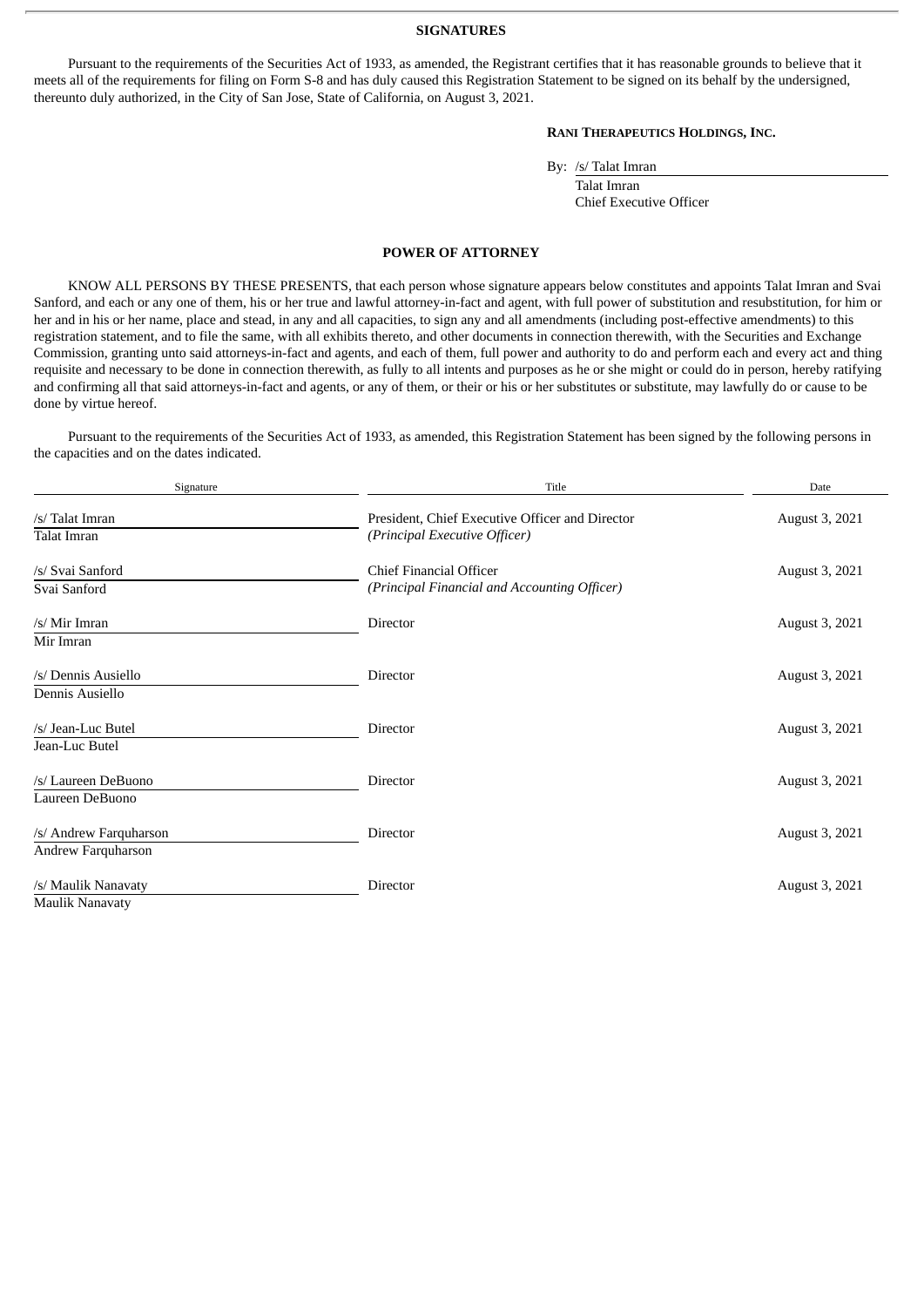<span id="page-8-0"></span>

Josh Seidenfeld +1 650 843 5862 jseidenfeld@cooley.com

August 3, 2021

Rani Therapeutics Holdings, Inc. 2051 Ringwood Avenue San Jose, California 95131

#### Ladies and Gentlemen:

We have acted as counsel to Rani Therapeutics Holdings, Inc., a Delaware corporation (the "*Company*"), in connection with the filing by the Company of a Registration Statement on Form S-8 (the "*Registration Statement*") with the Securities and Exchange Commission covering an offering of up to 7,210,981 shares (the "*Shares*") of the Company's Class A common stock, par value \$0.0001 per share (the "*Common Stock*"), consisting of (a) 1,210,981 shares of Common Stock issuable pursuant to the Company's 2016 Equity Incentive Plan (as amended, the "*2016 Plan*"), (b) 5,500,000 shares of Common Stock issuable pursuant to the Company's 2021 Equity Incentive Plan (the "*2021 EIP*") and (c) 500,000 shares of Common Stock issuable pursuant to the Company's 2021 Employee Stock Purchase Plan (together with the 2016 Plan and the 2021 EIP, the "*Plans*").

In connection with this opinion, we have (i) examined and relied upon (a) the Registration Statement and related prospectuses, (b) the Company's Certificate of Incorporation, as amended, and Bylaws, each as currently in effect, (c) the Plans and (d) originals or copies certified to our satisfaction of such records, documents, certificates, memoranda and other instruments as in our judgment are necessary or appropriate to enable us to render the opinion expressed below and (ii) assumed that the Shares will be sold at a price established by the Board of Directors of the Company or a duly constituted committee thereof. We have assumed the genuineness of all signatures, the authenticity of all documents submitted to us as originals, the conformity to originals of all documents submitted to us as copies, the accuracy, completeness and authenticity of certificates of public officials and the due authorization, execution and delivery of all documents by all persons other than the Company where authorization, execution and delivery are prerequisites to the effectiveness thereof. As to certain factual matters, we have relied upon a certificate of an officer of the Company and have not independently verified such matters.

Our opinion is expressed only with respect to the General Corporation Law of the State of Delaware. We express no opinion to the extent that any other laws are applicable to the subject matter hereof and express no opinion and provide no assurance as to compliance with any federal or state securities law, rule or regulation.

On the basis of the foregoing, and in reliance thereon, we are of the opinion that the Shares, when sold and issued in accordance with the Plans, the Registration Statement and related prospectuses, will be validly issued, fully paid and nonassessable (except as to shares issued pursuant to certain deferred payment arrangements, which will be fully paid and nonassessable when such deferred payments are made in full).

We consent to the filing of this opinion as an exhibit to the Registration Statement.

Cooley LLP 3175 Hanover Street Palo Alto, CA 94304-1130 t: (650) 843-5000 f: (650) 849-7400 cooley.com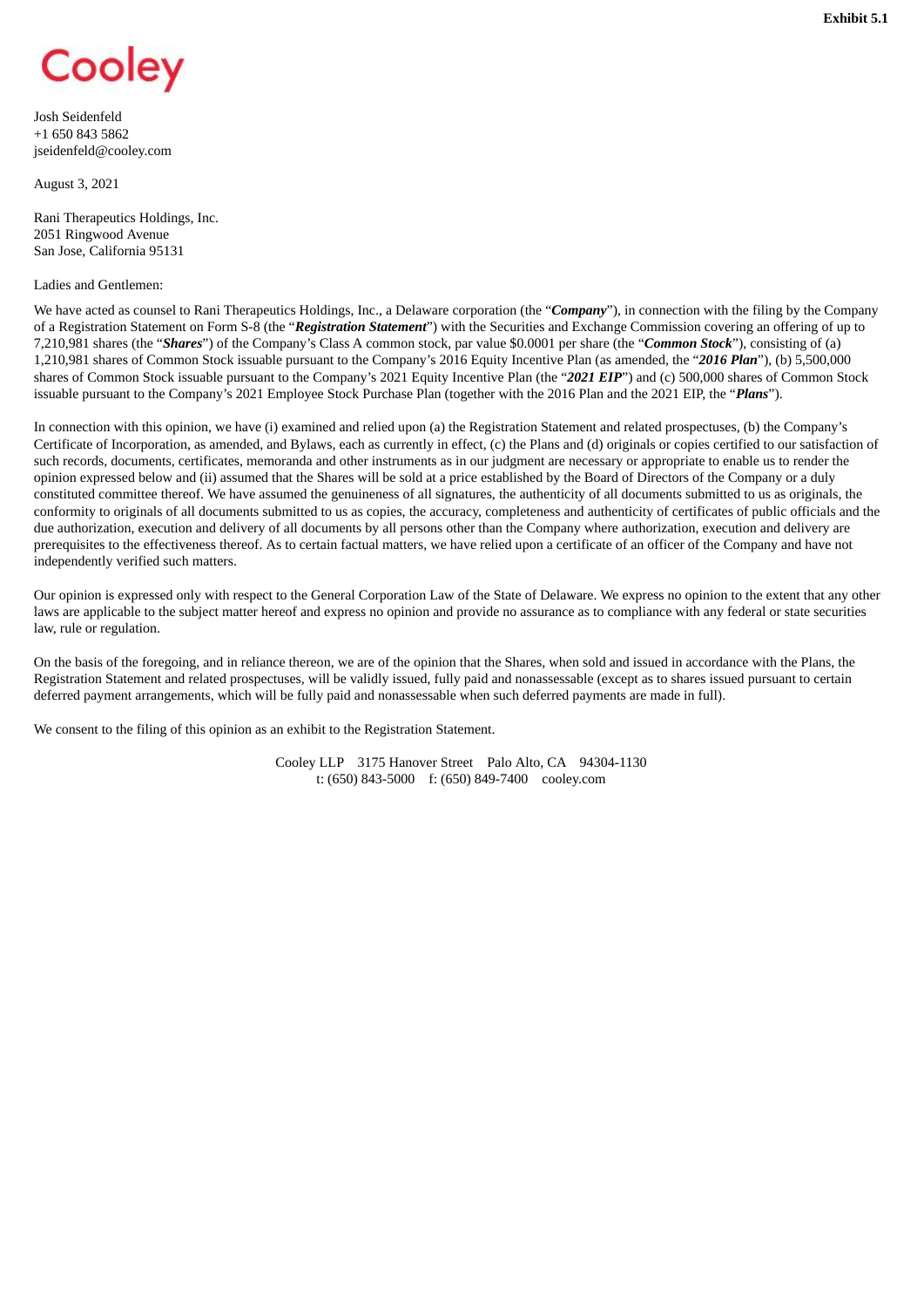# Cooley

Rani Therapeutics Holdings, Inc. August 3, 2021 Page Two

Very truly yours,

Cooley LLP

By: /s/ Josh Seidenfeld

Josh Seidenfeld

Cooley LLP 3175 Hanover Street Palo Alto, CA 94304-1130 t: (650) 843-5000 f: (650) 849-7400 cooley.com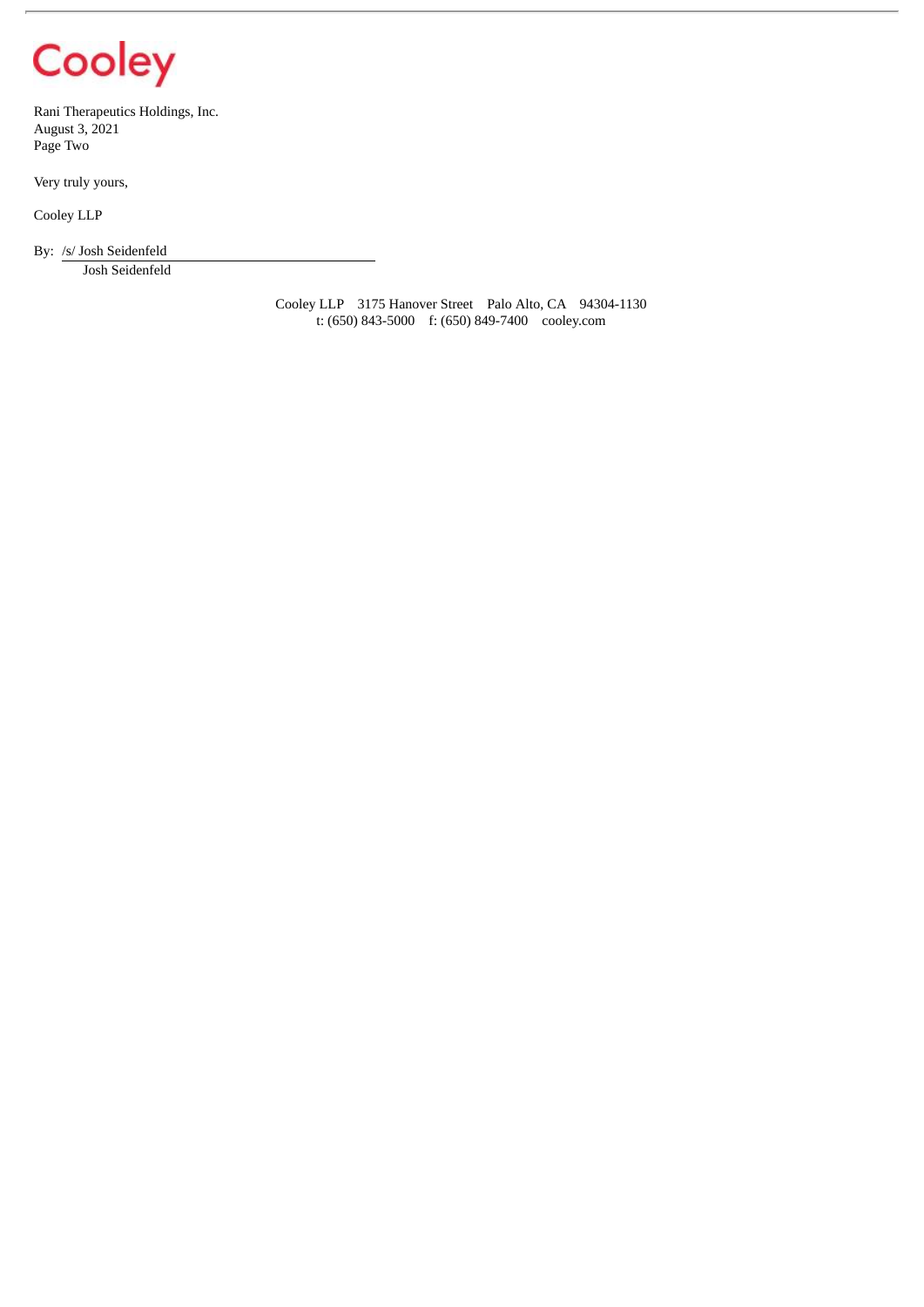# **Consent of Independent Registered Public Accounting Firm**

<span id="page-10-0"></span>We consent to the incorporation by reference in the Registration Statement on Form S-8 pertaining to the Rani Therapeutics Holdings, Inc. 2021 Equity Incentive Plan, the Rani Therapeutics Holdings, Inc. 2021 Employee Stock Purchase Plan and the Rani Therapeutics, LLC 2016 Equity Incentive Plan of Rani Therapeutics Holdings, Inc. of our report dated April 26, 2021, with respect to the financial statements of Rani Therapeutics Holdings, Inc. as of April 19, 2021, included in Amendment No. 2 to the Registration Statement (Form S-1 No. 333-257809) filed with the Securities and Exchange Commission.

/s/ Ernst & Young LLP

Redwood City, California August 3, 2021